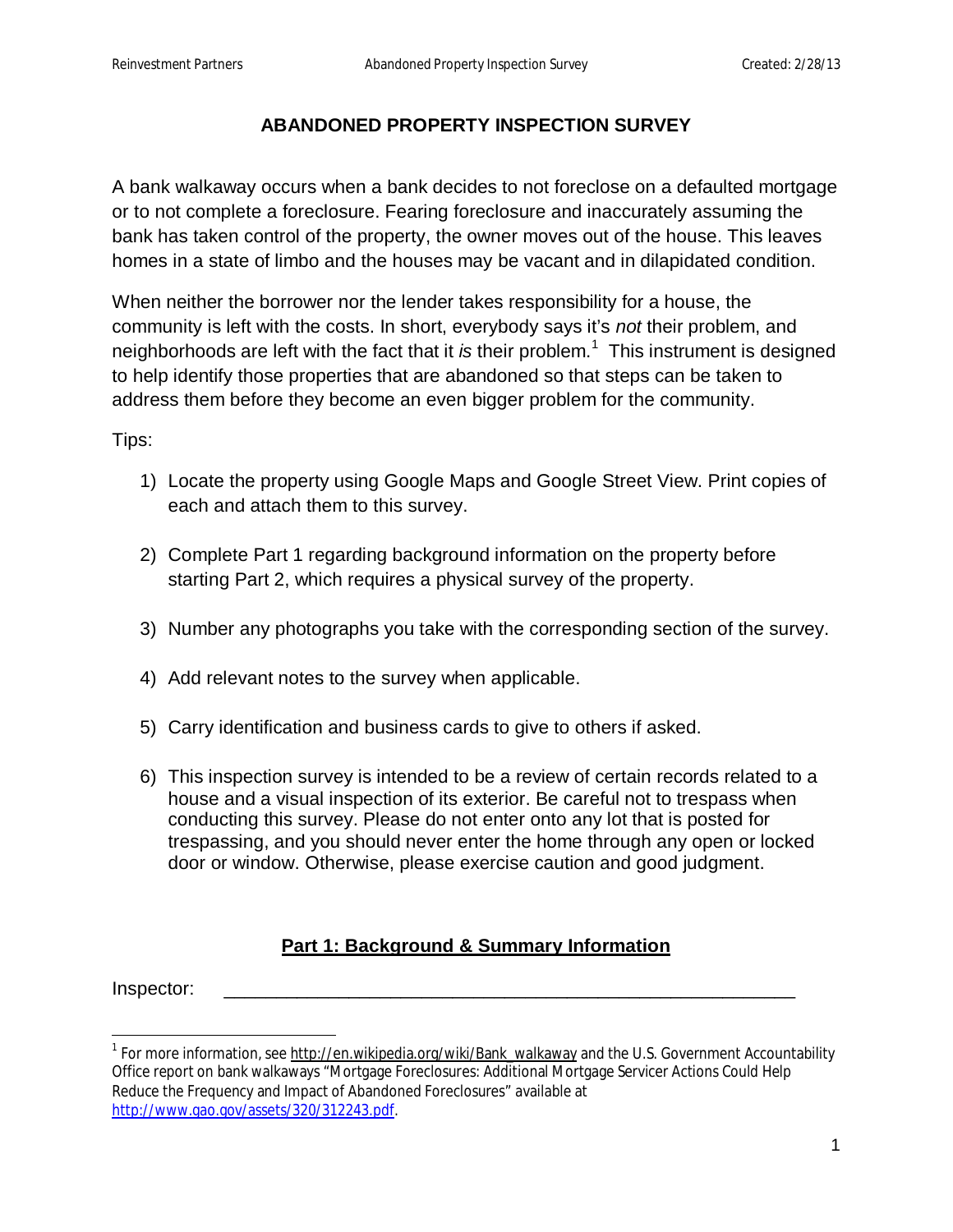| Address:                                                                                              |
|-------------------------------------------------------------------------------------------------------|
| City:                                                                                                 |
| County:                                                                                               |
| Jurisdiction for code enforcement:                                                                    |
|                                                                                                       |
| Type of Property:                                                                                     |
| $\Box$ Single Family $\Box$ Multifamily $\Box$ Vacant Lot [Note: If vacant, end investigation]        |
|                                                                                                       |
| Has a Substitution of Trustee (SOT) been recorded? $\Box$ Yes $\Box$ No                               |
|                                                                                                       |
| <b>Length of time in foreclosure:</b> _______ years and/or ______ months                              |
|                                                                                                       |
| Date of the last action: $\frac{1}{\sqrt{1-\frac{1}{2}}}\left  \frac{1}{\sqrt{1-\frac{1}{2}}}\right $ |
| <b>Utilities Connected:</b>                                                                           |
| Water: $\Box$ Yes $\Box$ No                                                                           |
| $\Box$ Yes $\Box$ No<br>Power:                                                                        |
| Neighborhood:                                                                                         |
| $\Box$ Urban $\Box$ Rural $\Box$ Suburban                                                             |
| $\Box$ Low $\Box$ Middle $\Box$ High Income                                                           |
| Minority $\Box$ Non-Minority $\Box$ Unknown                                                           |
| Maintained $\Box$ Deteriorating $\Box$ Deteriorated                                                   |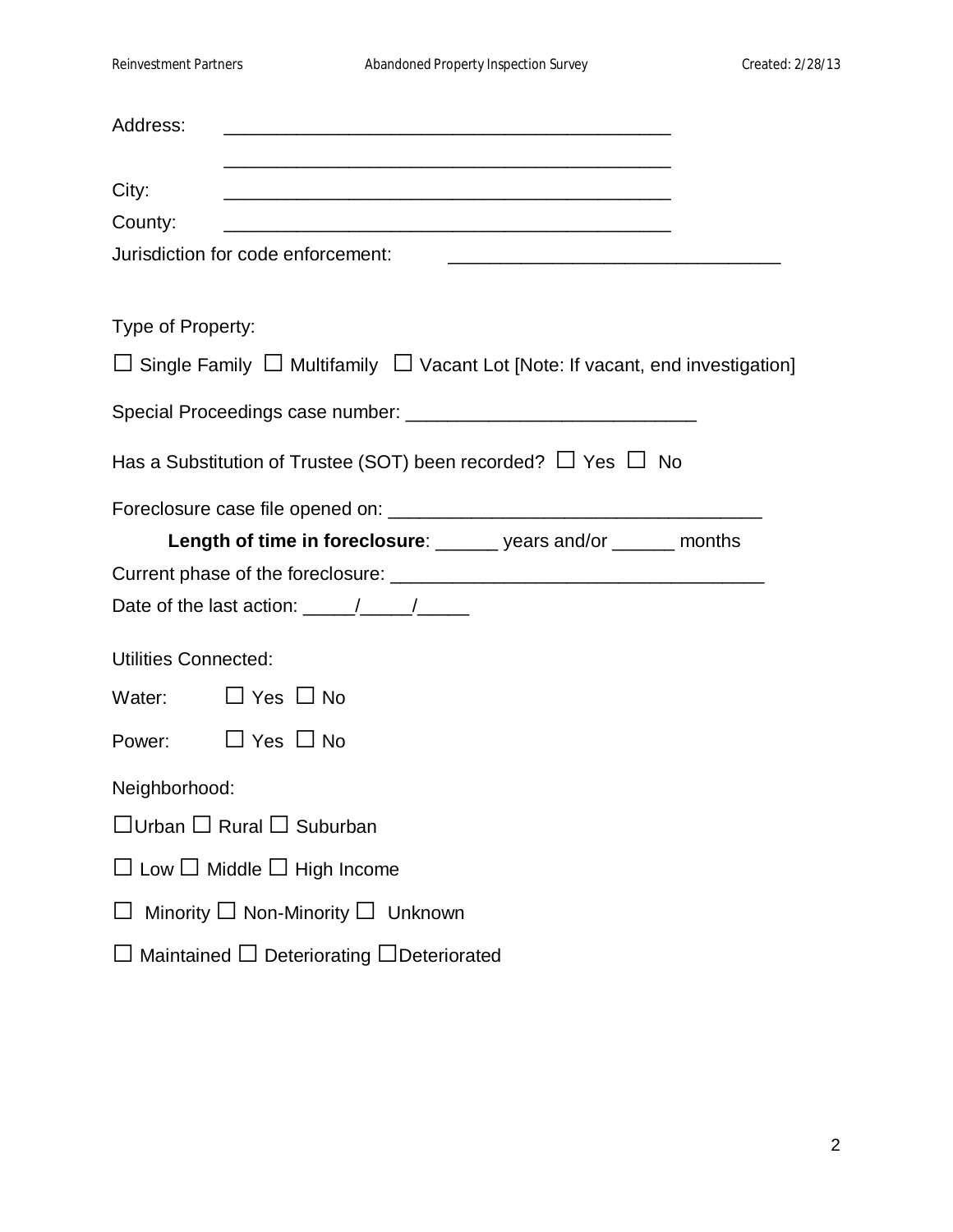## **PART 2: On Site Survey**

| 1. <u>Yard</u>                  |                                                  |
|---------------------------------|--------------------------------------------------|
| Lawn Mowed                      | <b>Overgrown Plants</b>                          |
| $\Box$ Yes $\Box$ No $\Box$ N/A | $\Box$ Yes $\Box$ No $\Box$ N/A                  |
| Accumulated trash/debris        | Accumulated mail in mailbox                      |
| $\Box$ Yes $\Box$ No $\Box$ N/A | $\Box$ Yes $\Box$ No $\Box$ N/A                  |
| 2. Windows & Doors              |                                                  |
| <b>Broken windows</b>           | Front windows boarded                            |
| $\Box$ Yes $\Box$ No $\Box$ N/A | $\Box$ Yes $\Box$ No $\Box$ N/A                  |
| Side or back windows boarded    | Doors closed and locked                          |
| $\Box$ Yes $\Box$ No $\Box$ N/A | $\Box$ Yes $\Box$ No $\Box$ N/A                  |
| Doors padlocked                 | Missing / Broken Shutters                        |
| $\Box$ Yes $\Box$ No $\Box$ N/A | $\Box$ Yes $\Box$ No $\Box$ N/A                  |
| 3. Structure                    |                                                  |
| House noticeably damaged        | Deck or Porch Damage                             |
| $\Box$ Yes $\Box$ No $\Box$ N/A | $\Box$ Yes $\Box$ No $\Box$ N/A                  |
| Damaged roof                    | Utilities meter(s) tampered with or exposed      |
| $\Box$ Yes $\Box$ No $\Box$ N/A | $\Box$ Yes $\Box$ No $\Box$ N/A                  |
| <b>Gutters</b>                  | Paint / Siding                                   |
| Missing<br><b>Broken</b>        | <b>Chipping /Peeling</b><br><b>Siding Damage</b> |
| Out of place $\Box$ Obstructed  | Graffiti                                         |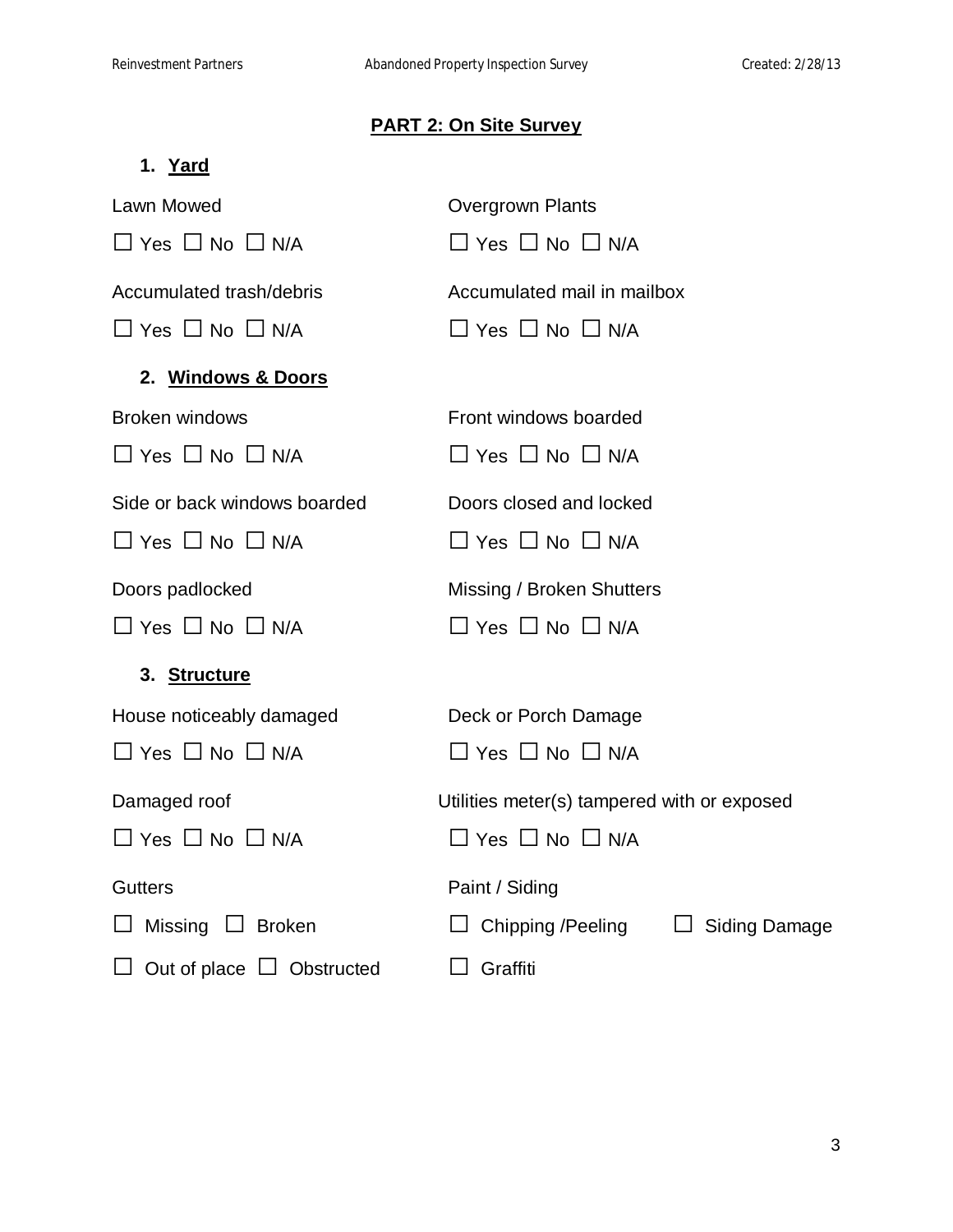| Visible water damage                                                                     | Improper rainwater drainage (from house)   |  |
|------------------------------------------------------------------------------------------|--------------------------------------------|--|
| $\Box$ Minor $\Box$ Moderate $\Box$ Severe                                               | $\Box$ Minor $\Box$ Moderate $\Box$ Severe |  |
| Mold                                                                                     | Erosion                                    |  |
| $\Box$ Minor $\Box$ Moderate $\Box$ Severe                                               | $\Box$ Minor $\Box$ Moderate $\Box$ Severe |  |
| 4. Notices                                                                               |                                            |  |
| "No trespassing" or "Warning" signs                                                      | For Sale Sign                              |  |
| $\Box$ Yes $\Box$ No $\Box$ N/A                                                          | $\Box$ Yes $\Box$ No $\Box$ N/A            |  |
| Notices on door from servicer / owner                                                    |                                            |  |
| $\Box$ Yes $\Box$ No $\Box$ N/A<br>[Last date posted: $\frac{1}{\sqrt{1-\frac{1}{2}}}$ ] |                                            |  |
| Comments (describe the most significant characteristics of the property):                |                                            |  |
|                                                                                          |                                            |  |
|                                                                                          |                                            |  |
| [Take Picture from the road]                                                             |                                            |  |
| [Take picture of front door close enough to read any notices posted]                     |                                            |  |
| <b>PART 3: Neighbor Contact (If Possible)</b>                                            |                                            |  |
|                                                                                          |                                            |  |

\_\_\_\_\_\_\_\_\_\_\_\_\_\_\_\_\_\_\_\_\_\_\_\_\_\_\_\_\_\_\_\_\_\_\_\_\_\_\_\_\_\_\_\_\_\_\_\_\_\_\_\_\_\_\_\_\_\_\_\_\_\_\_\_\_\_\_\_\_\_

\_\_\_\_\_\_\_\_\_\_\_\_\_\_\_\_\_\_\_\_\_\_\_\_\_\_\_\_\_\_\_\_\_\_\_\_\_\_\_\_\_\_\_\_\_\_\_\_\_\_\_\_\_\_\_\_\_\_\_\_\_\_\_\_\_\_\_\_\_\_

| Neighbor's Signature:    |  |
|--------------------------|--|
| Neighbor's Printed Name: |  |
| Address:                 |  |

 $\overline{\phantom{a}}$  , and the contract of the contract of the contract of the contract of the contract of the contract of the contract of the contract of the contract of the contract of the contract of the contract of the contrac Date: \_\_\_\_\_/\_\_\_\_\_/\_\_\_\_\_